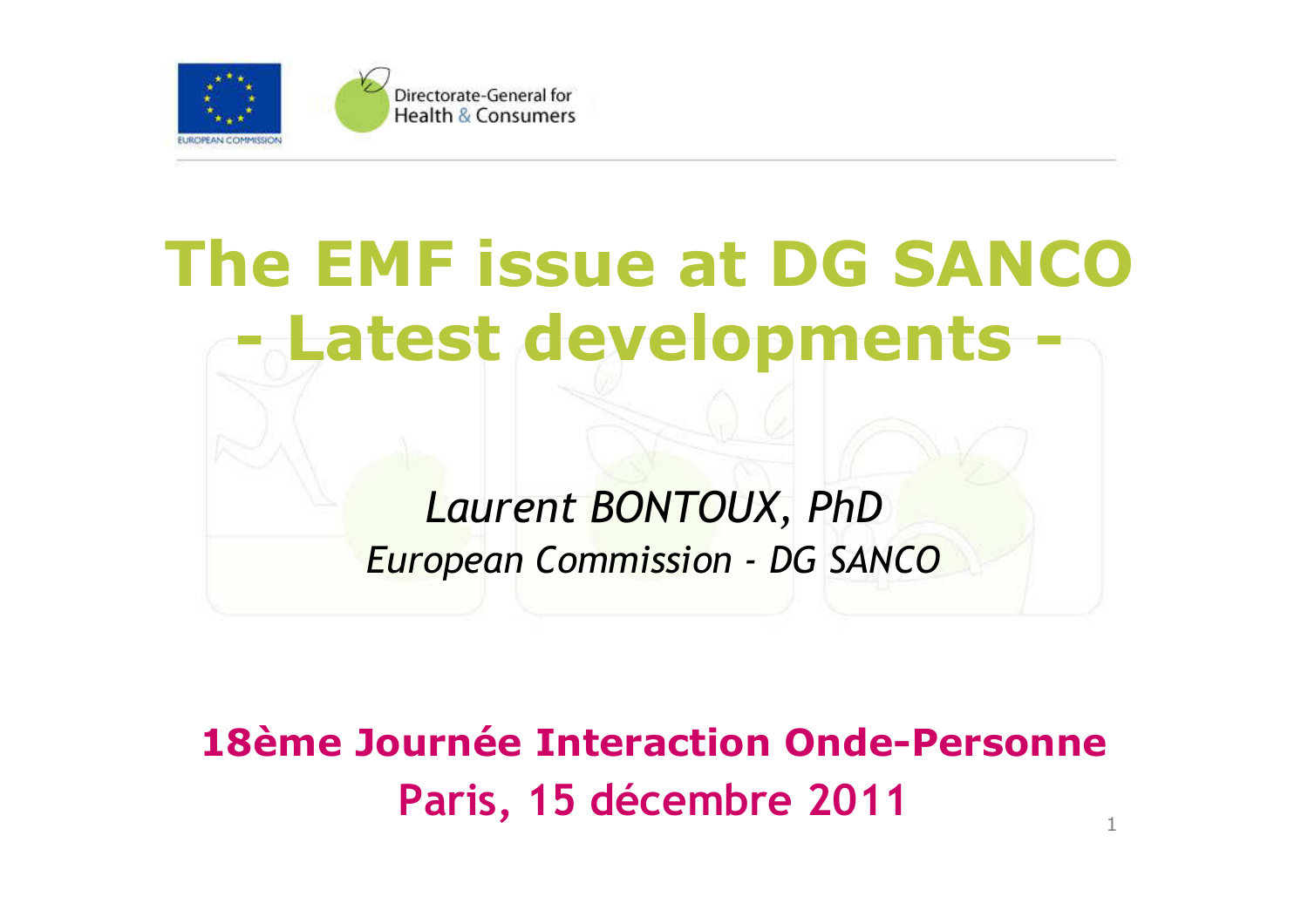

- **Basis for Commission actionRisk assessmentStakeholder dialogueA** 
	- **Conclusions**

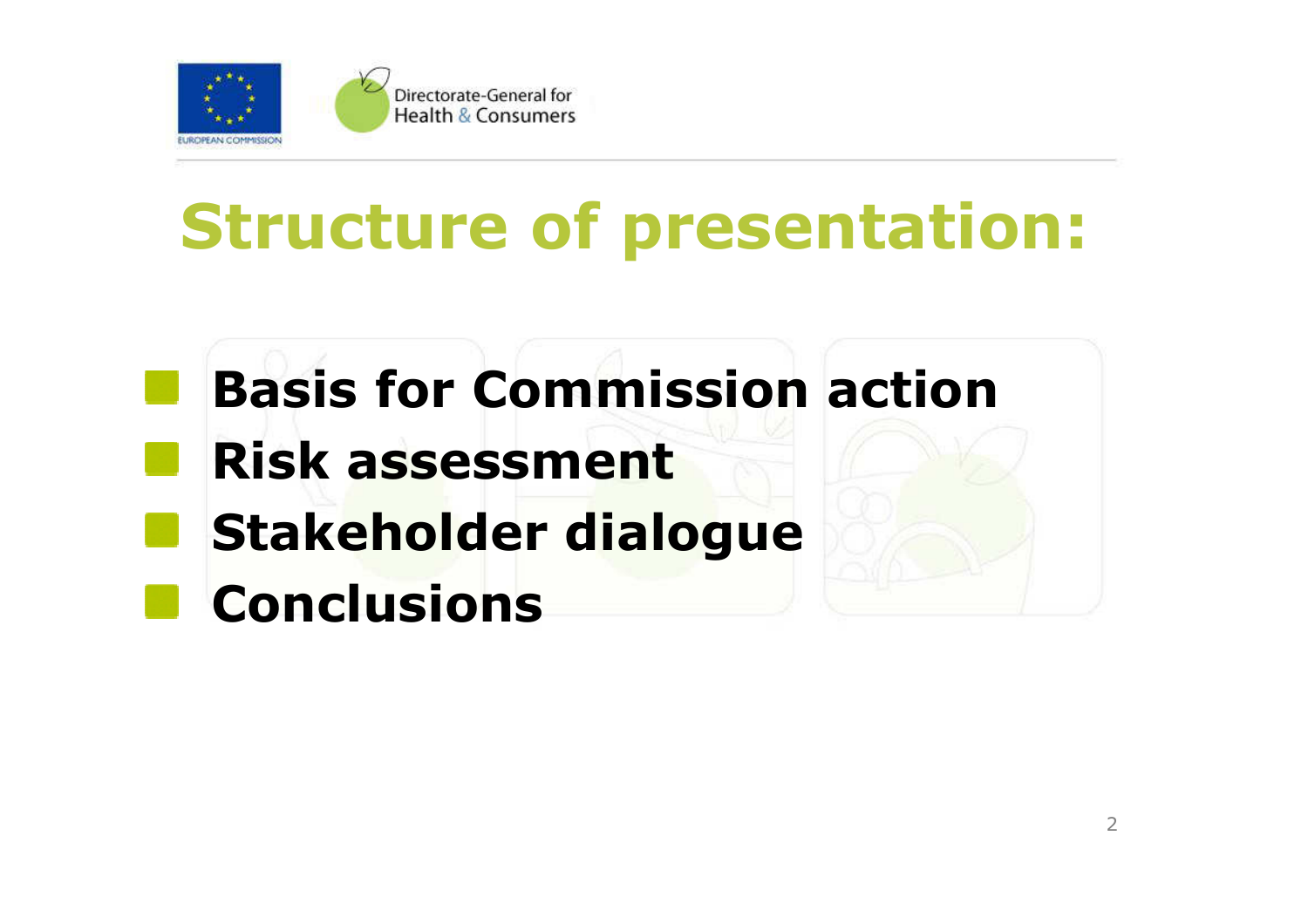

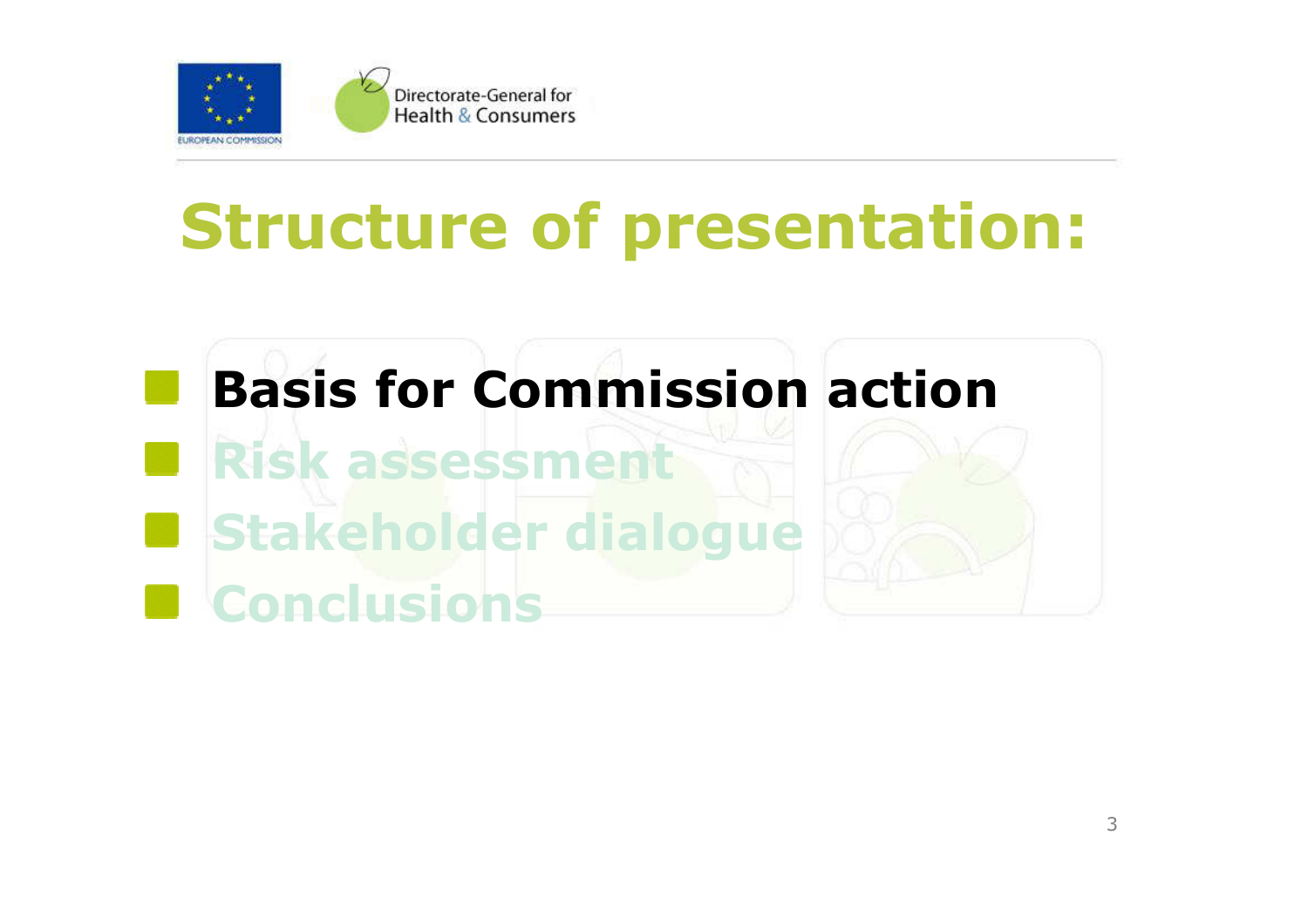

### **Framework for EU action**

*Council Recommendation 1999/519/EC*

#### **Not binding for Member States!**

**Proposed exposure limits (0Hz–300GHz) based on 1998 ICNIRP guidelines**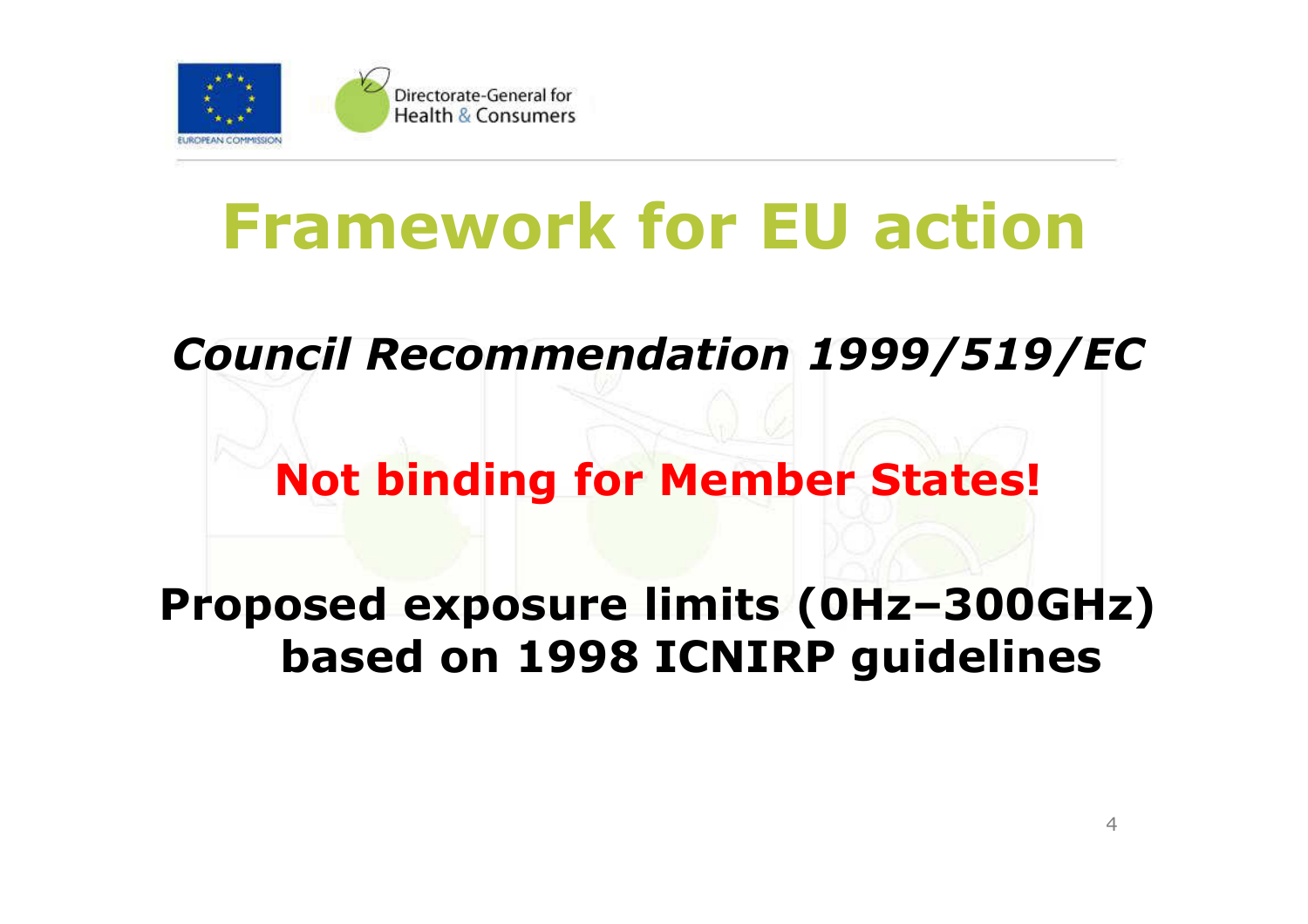

## **C.R. Invites Commission to:**

- **Encourage research**
- **Promote international guidelines**
- **Keep the matters under review**
- **Report on latest scientific data/advice**
- **Report on implementation in MS**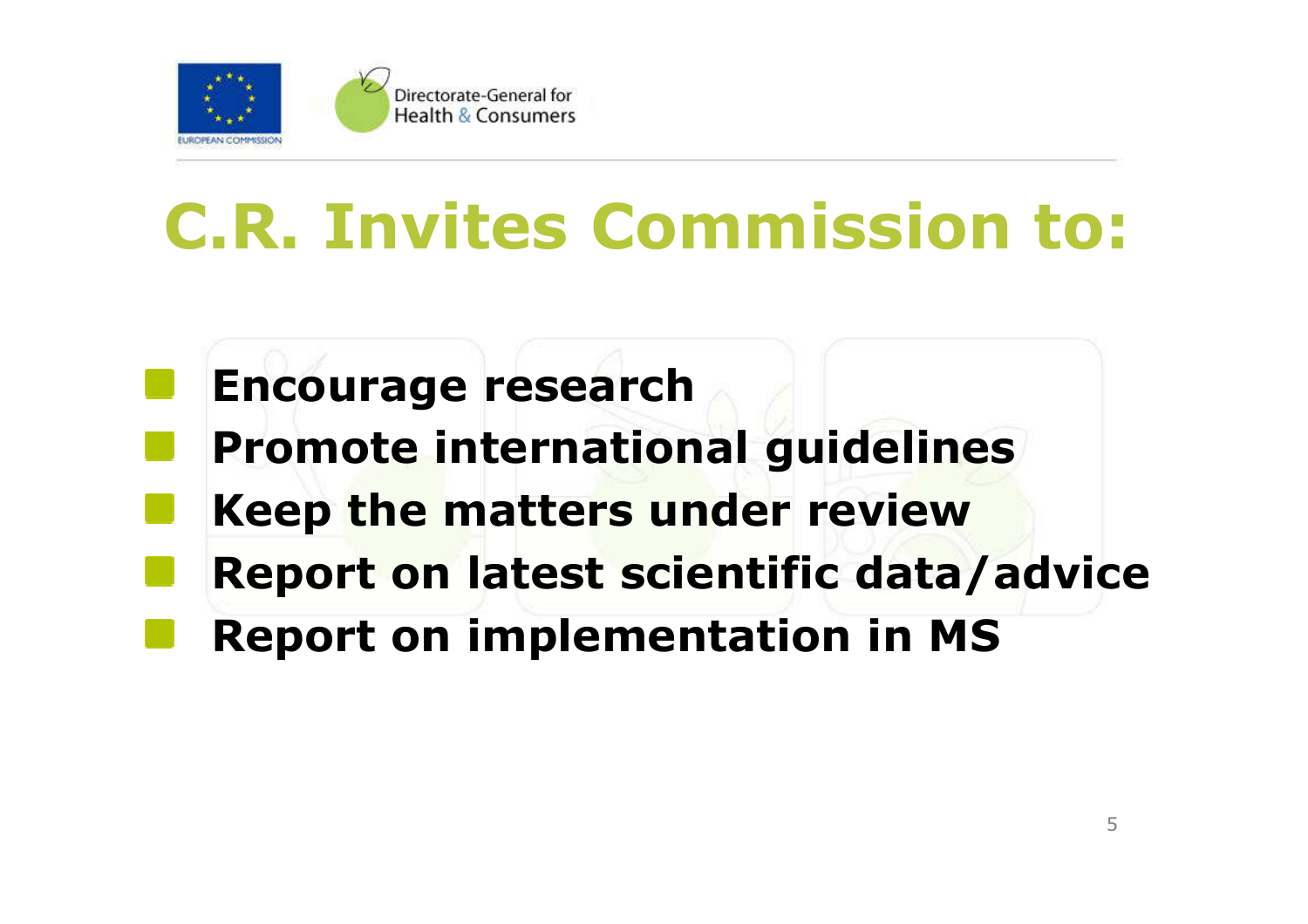

#### **So, the Commission has no legal competence to actually protect the public…**

#### **…but it has legal competence to protect workers**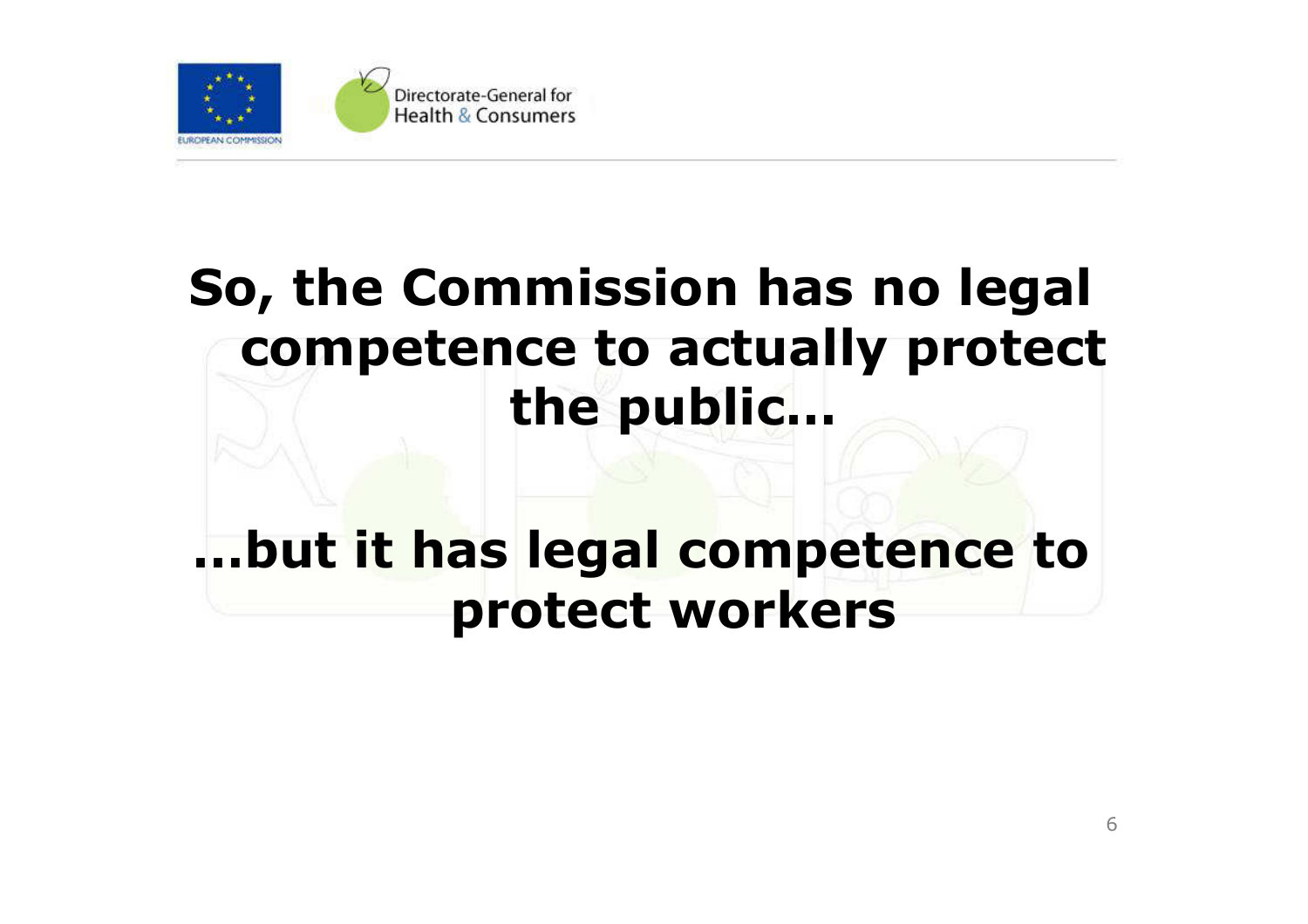

#### **Revision of Directive 2004/40/EC**

### **Commission proposal being discussed by Council and EP**

**Approach based on exposure limits with exemptions**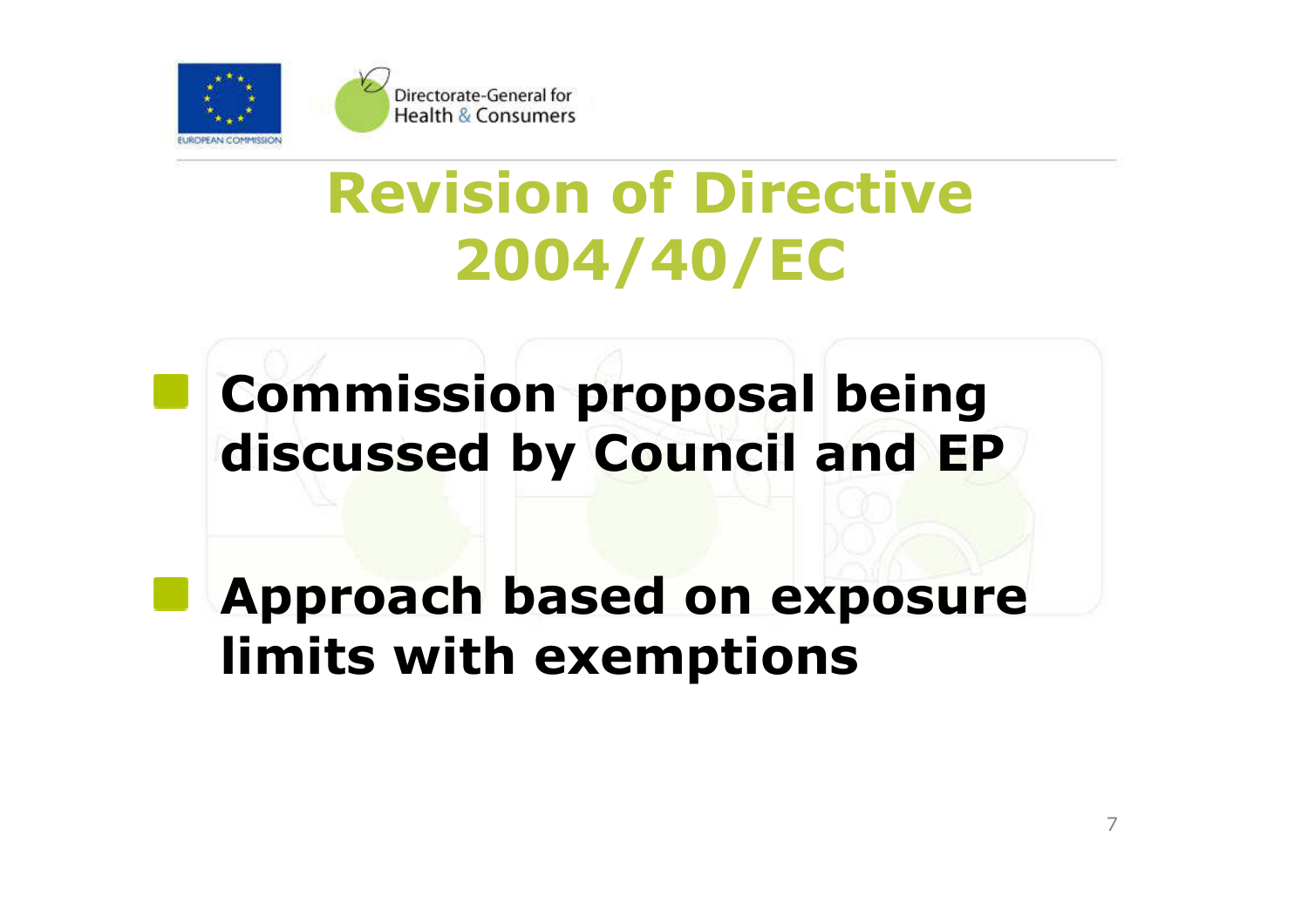

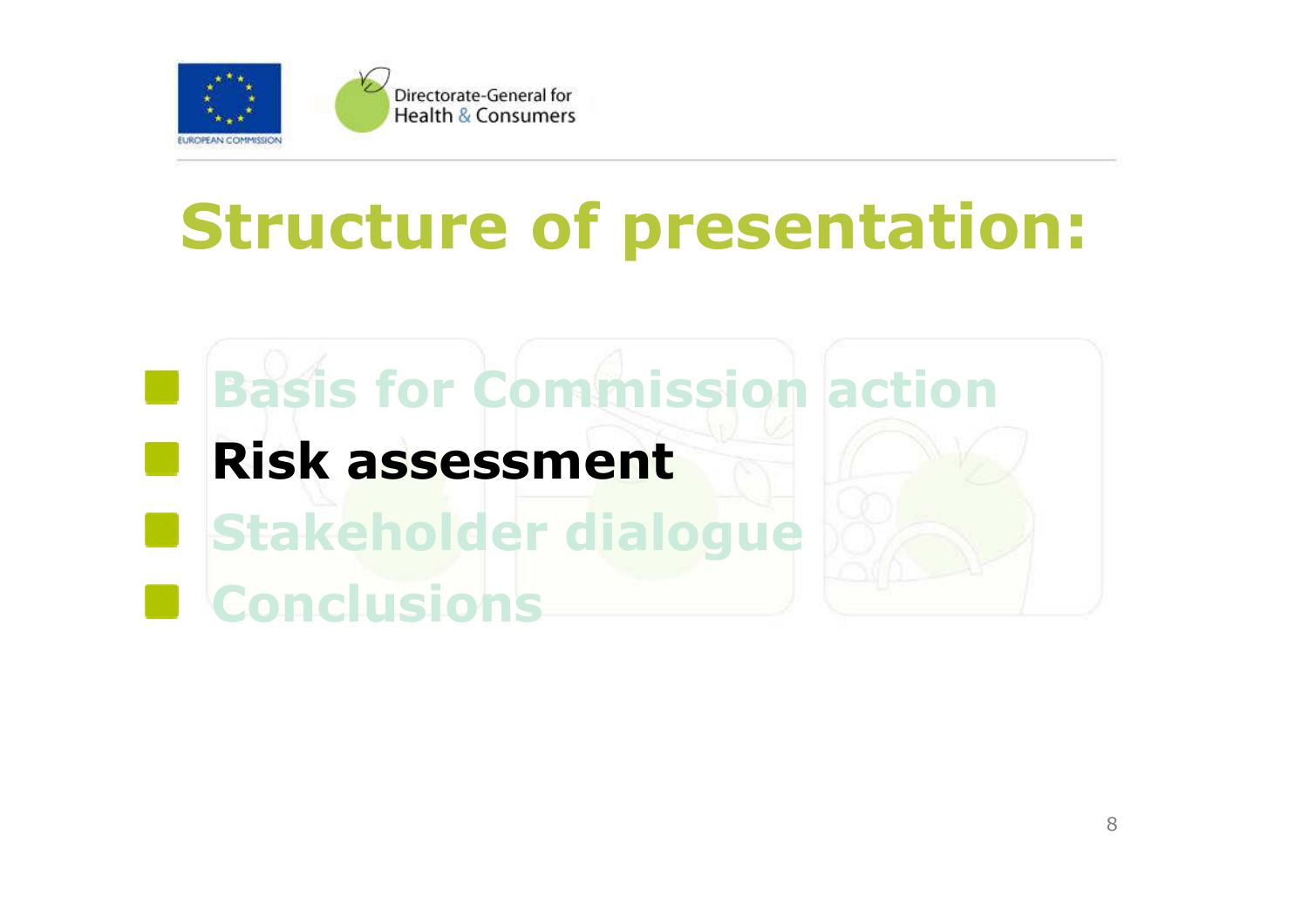

### **EMF risk assessment**

- **Mandated by Recommendation**
- **SCENIHR**  *independent* **advice**
- **Review of** *ALL* **scientific evidence**
- **Weight of evidence approach**
- **Scientific opinions** 
	- **Latest : <sup>2009</sup>**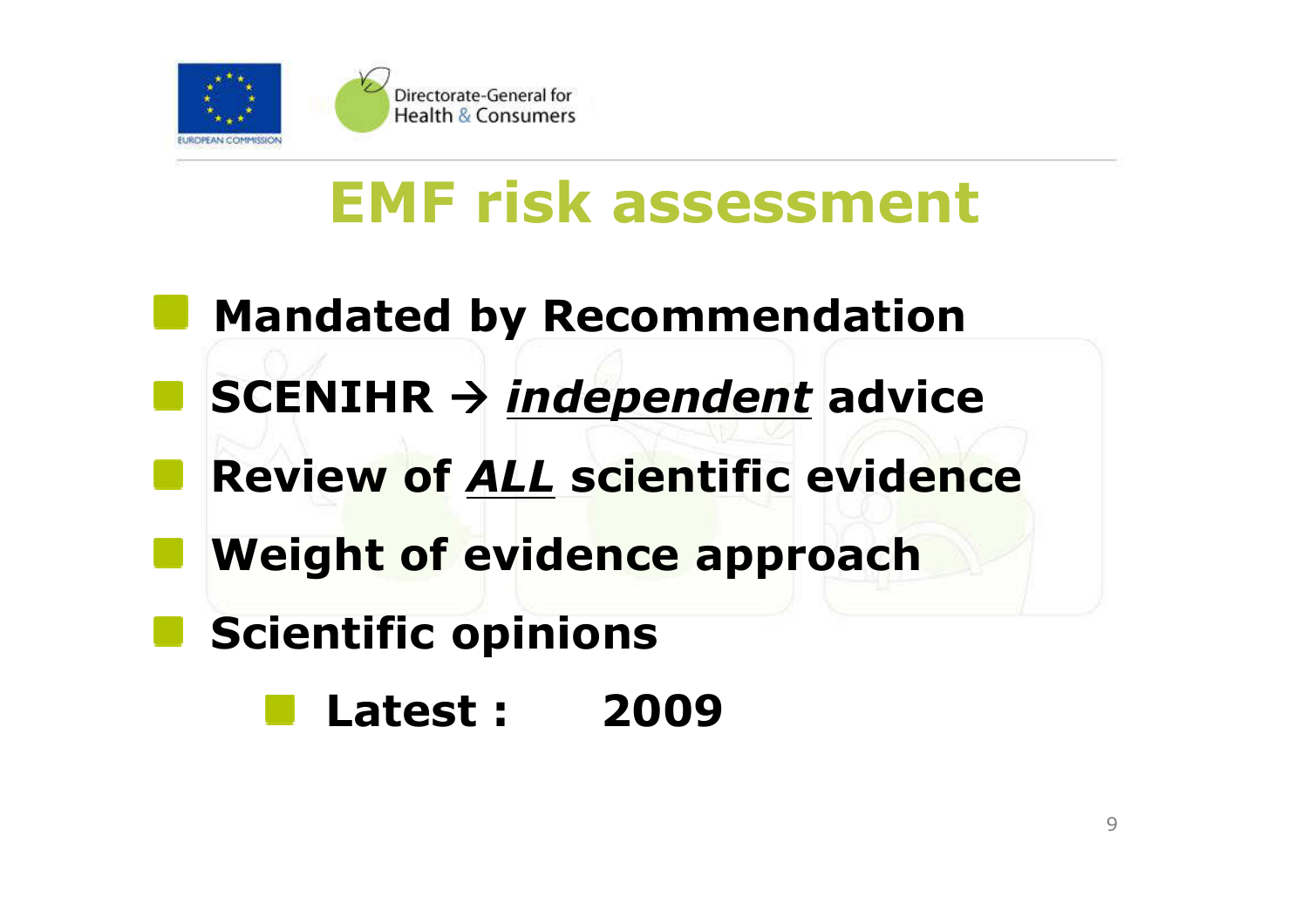

### **EMF risk assessment**

- **16-17 November 2011, Brussels**
- **Under the auspices of the SCENIHR**
- **Prelude to next SCENIHR update**
	- **~300 participants, 34 countries**
- **Strict scientific focus, overview**
- **Already led to a new request**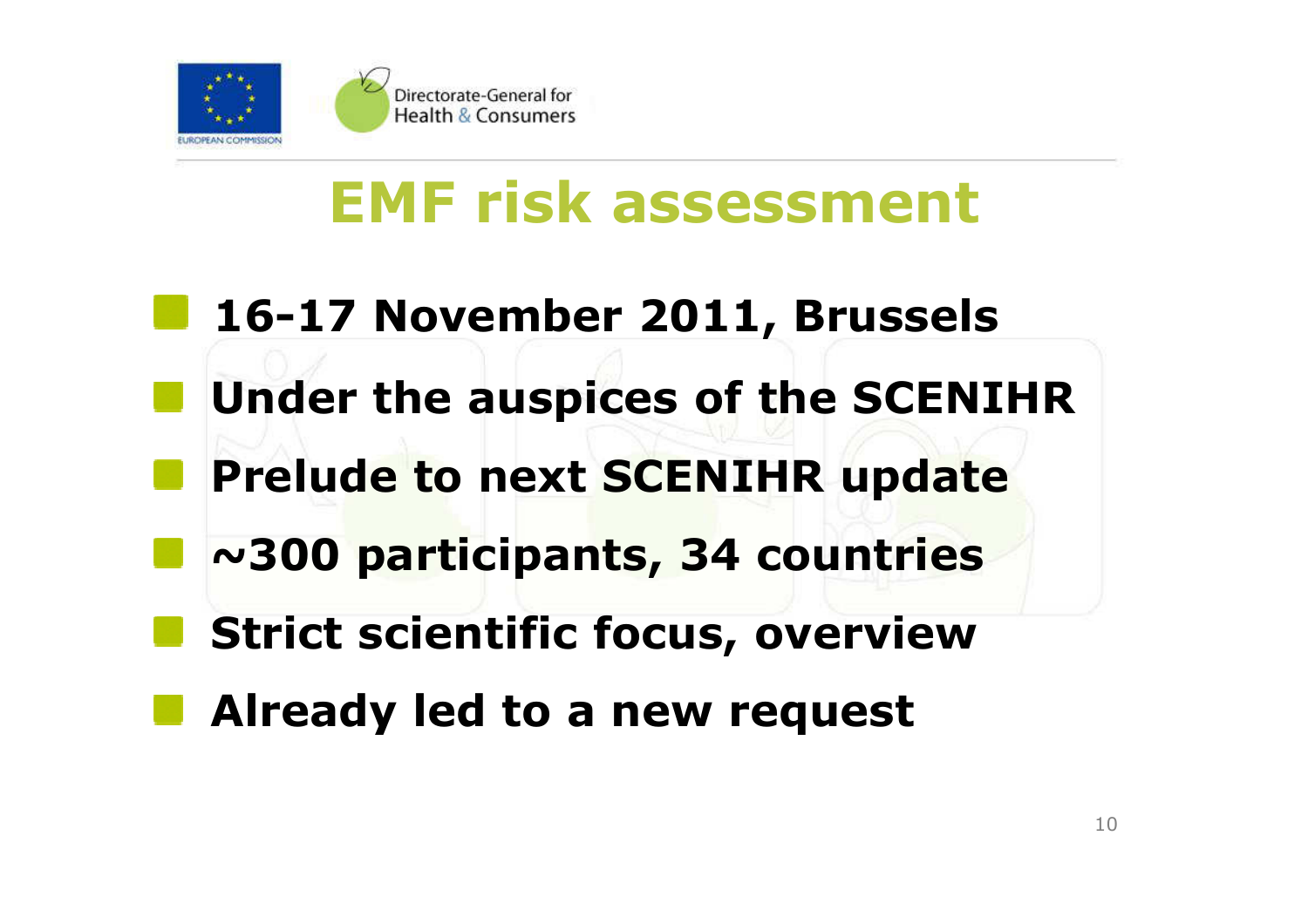

#### **International scientific conference**

- **Domains covered:**
- 1. Sources of uncertainty in EMF research
- 2. Current state of knowledge (sc. consensus)
- 3. Areas of scientific inconsistency and gaps
- 4. The way forward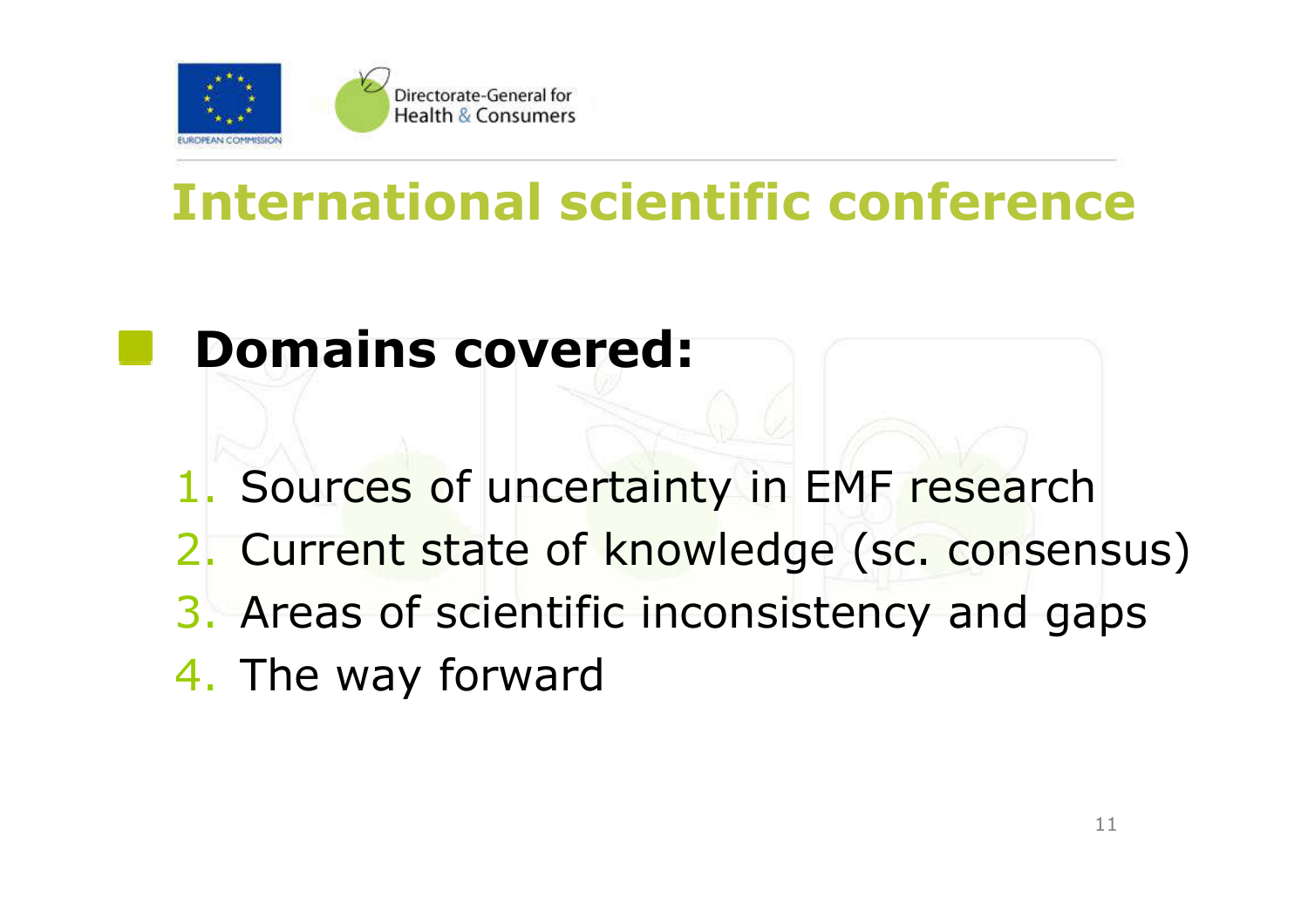

### **Some conclusions**

- **Many sources of uncertainty in both experimental and epi studies**
- **Interdisciplinary approaches needed to address them**
	- **ELF effects >100µT, RF thermal**
- **ELF epi: childhood leukemia, Alzheimer, ALS**
- **RF: effects on EEG**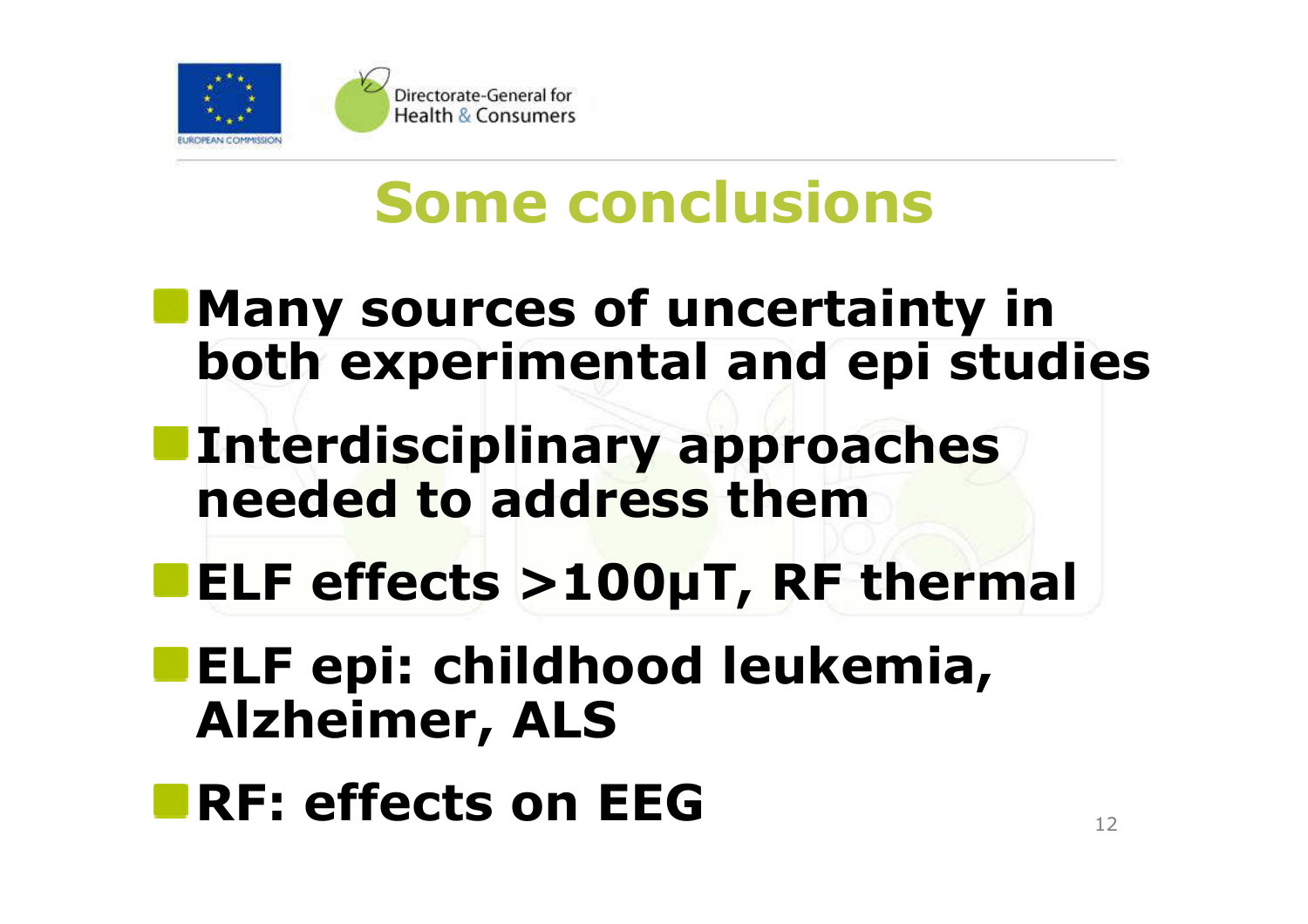

### **Remaining questions**

- **ELF in vitro: gentox? Apoptosis?epigenetics?**
- **RF: young animals? neurodegenerative diseases? Lack of in vitro models, too few signals tested**
- **Epi: too many methodological limitations so far**
- **Effects of new technologies? LTE?**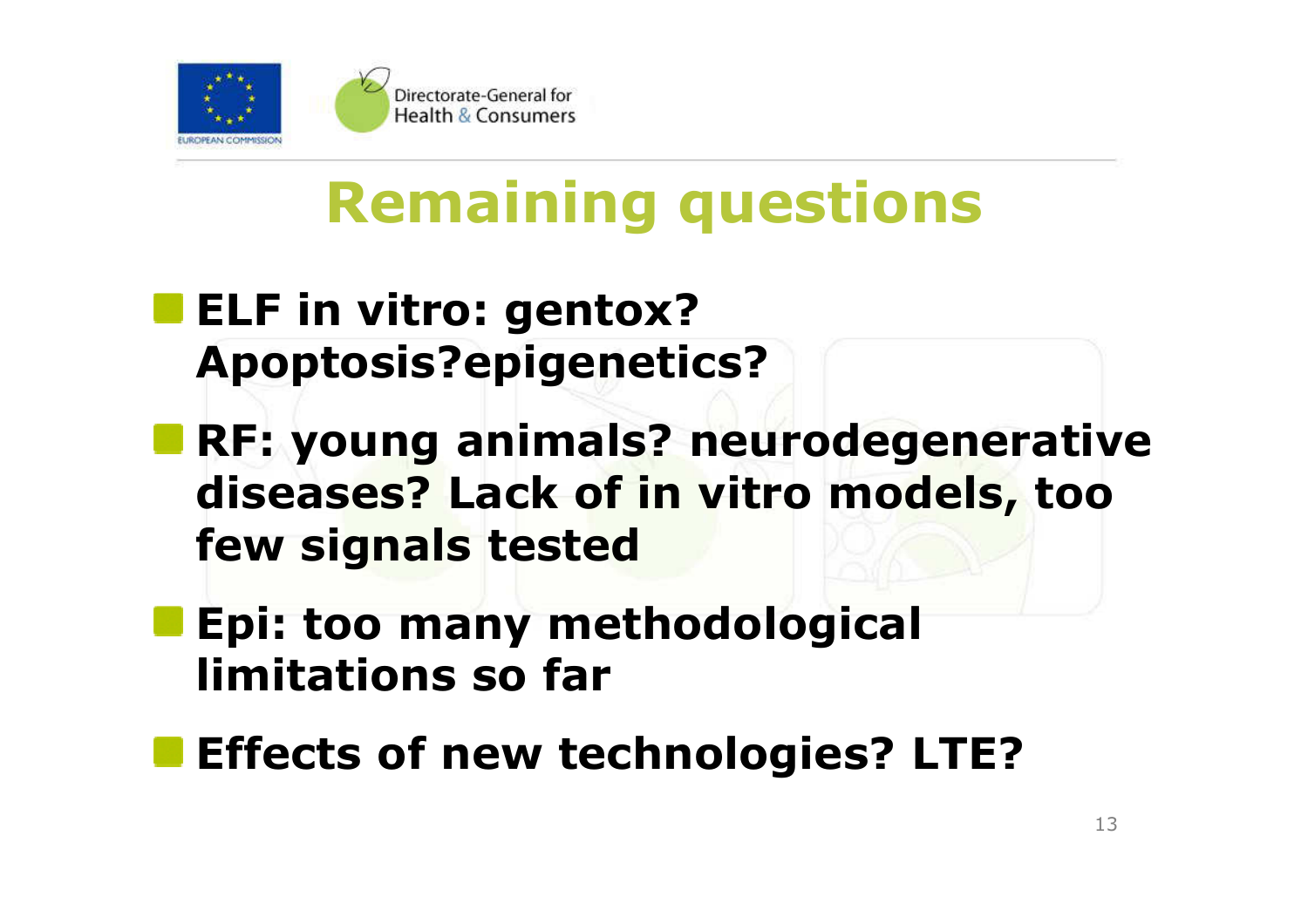

### **Knowledge needs**

- **Interaction mechanismsDosimetry/exposure assessmentIntermediate frequencies**
- **Prospective cohorts**þ.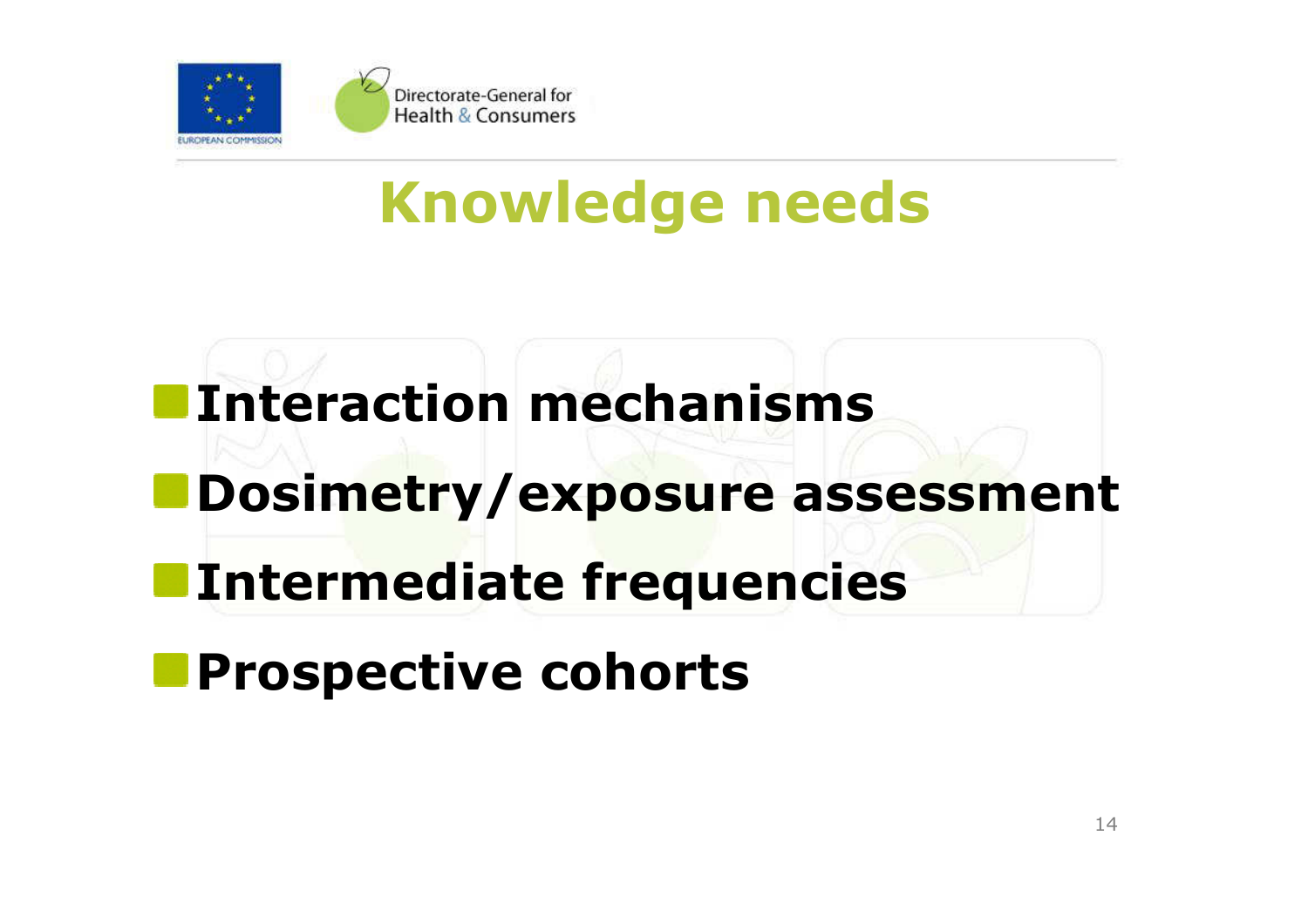

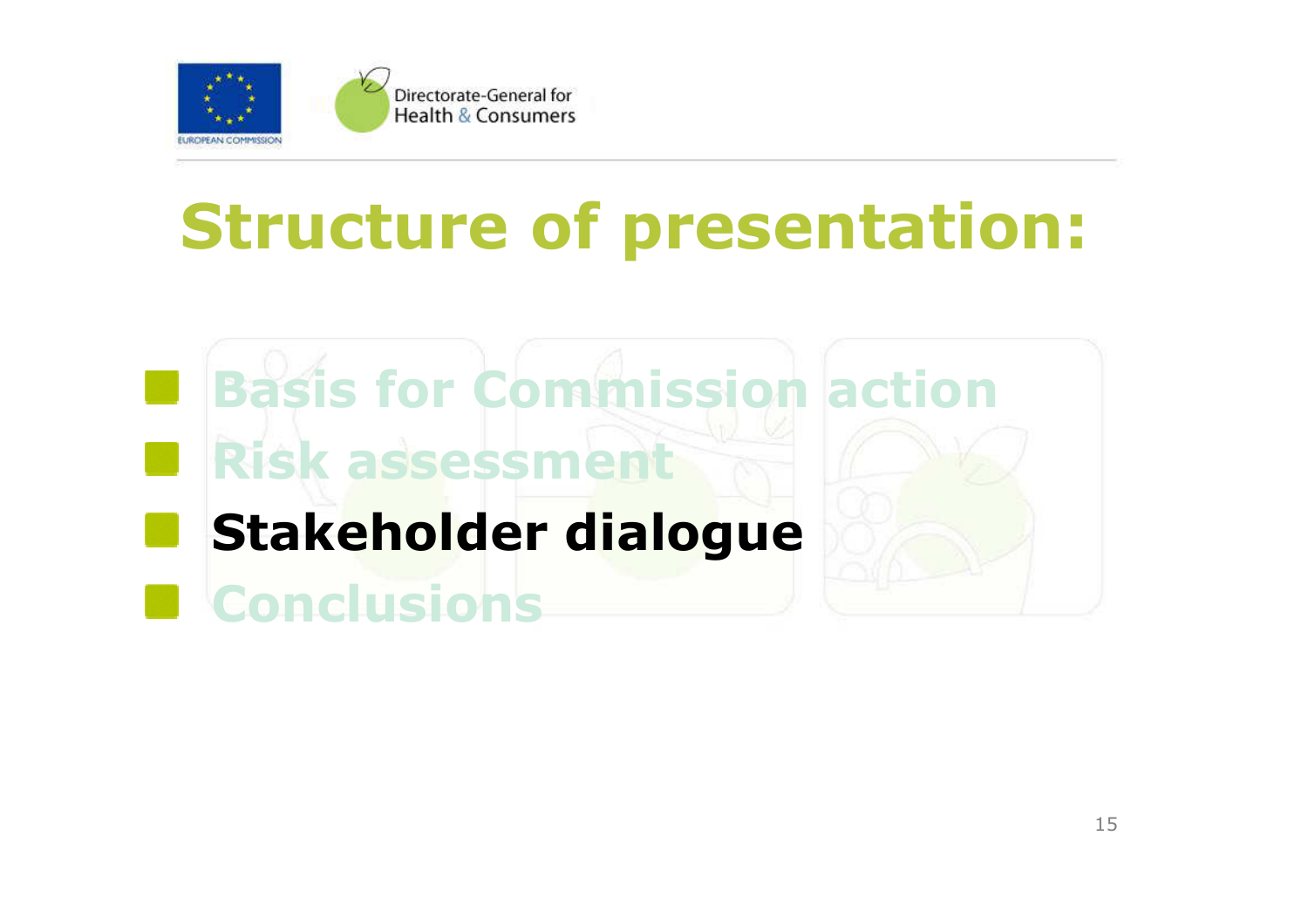

### **EMF Stakeholder Dialogue Group**

- **Manageable group (16)**
- **All stakeholder groups, EU wide**
	- **In-depth, no taboo discussion**
- **Sustained engagement**
	- **Objective:** 
		- **Recommendations for next policy steps?**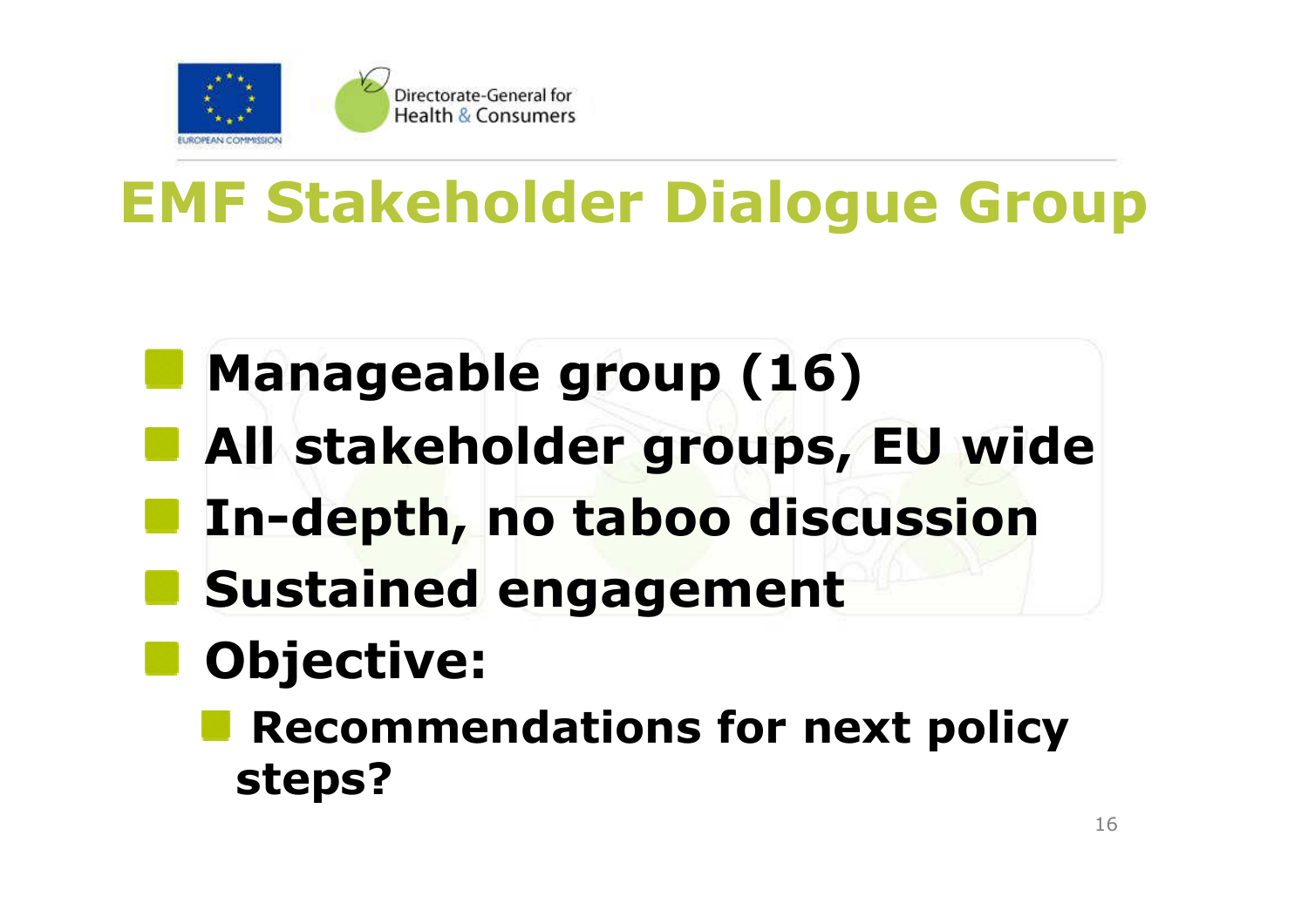

#### **Process**

## **Started May 2011, 4 meetings**

- **High level of goodwill**
- **Group filled a gap**
- **Agreement on list of issues**
- **Info/communication is crucial**
- **Last meeting after conference**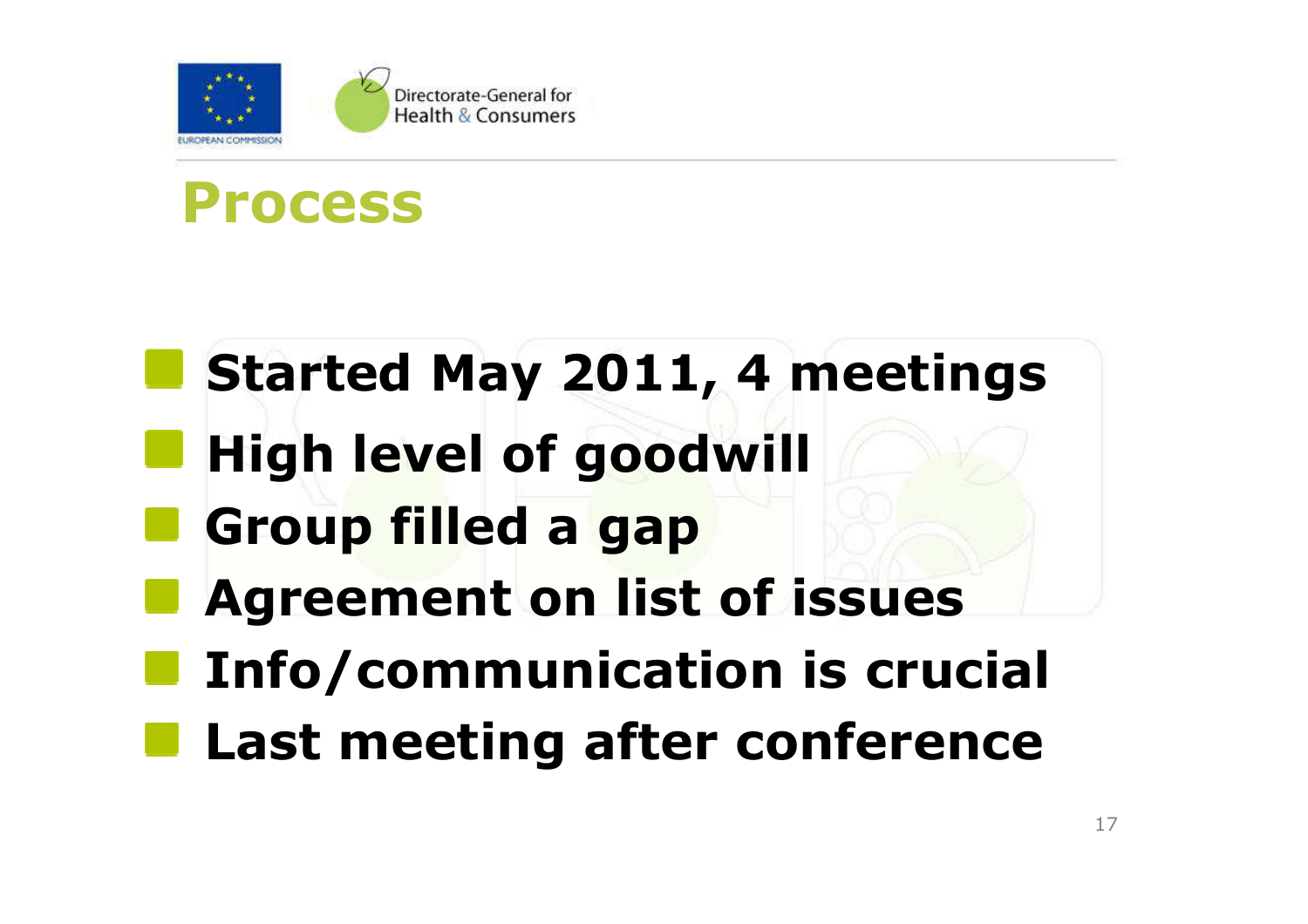

#### **Conclusion of exercise**

- **An activist leaflet was tabled**
	- **Break in confidence**
- **Decision to stop** 
	- **Conclusions to be written**
- **Keep group for ad hoc questions?**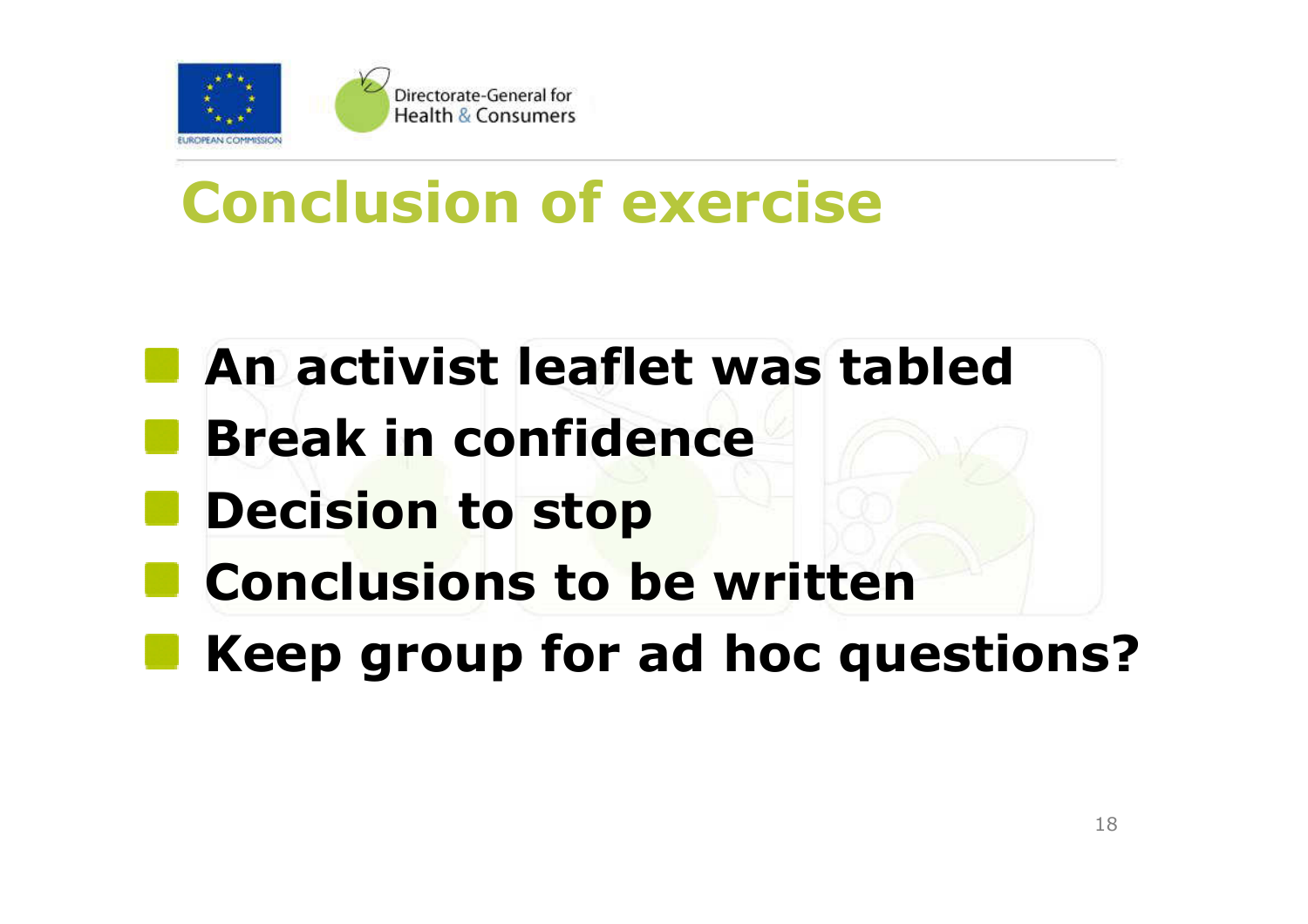

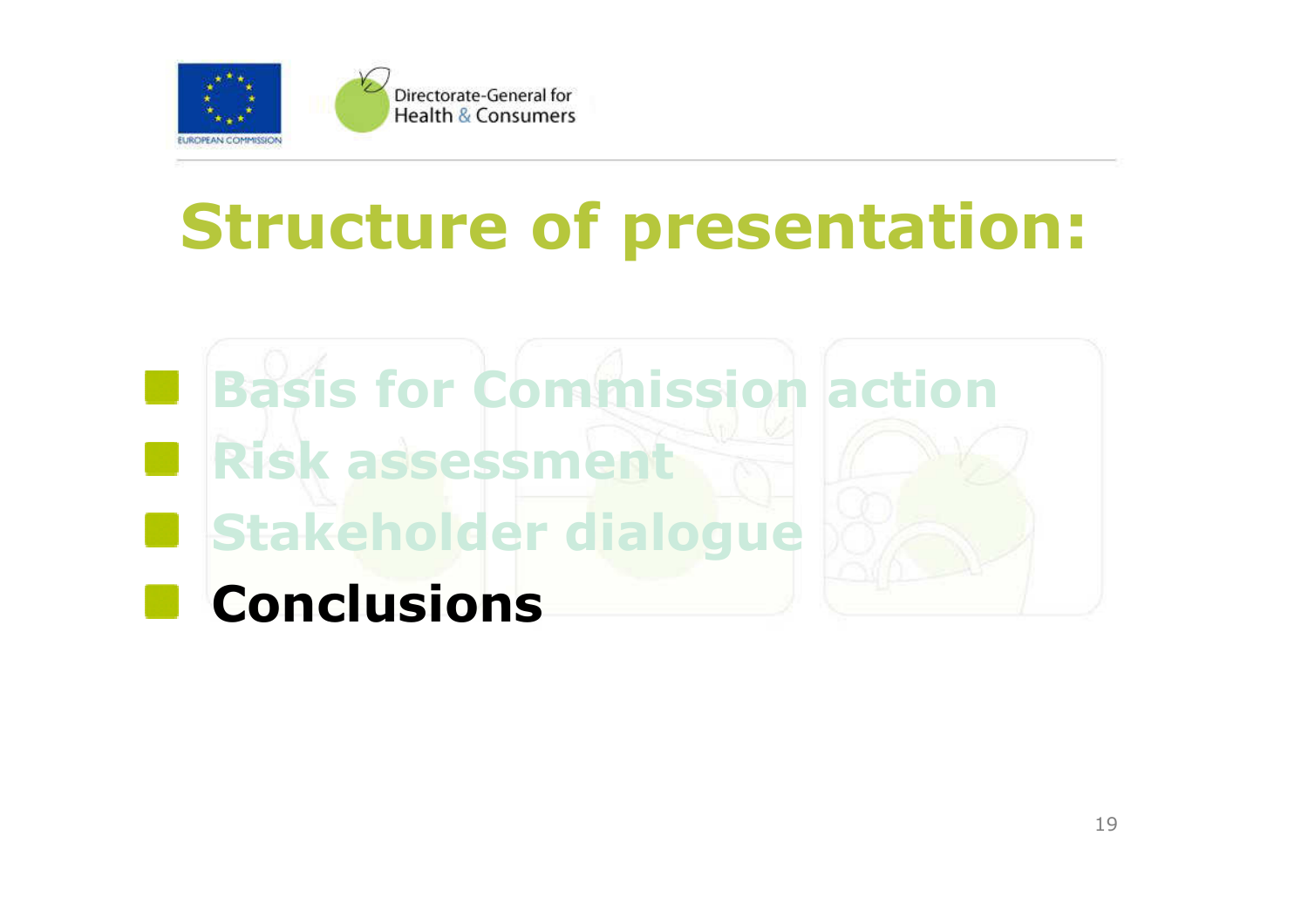

#### **Conclusions**

- **1. Comm. monitoring issue closely**
- **2. New update of SCENIHR opinion launched**
- **3. International conference: exposure assessment is major weakness in EMF research and for RA**
- **4. Commission ready to engage in stakeholder dialogue**
- **5. More research under FP7?**